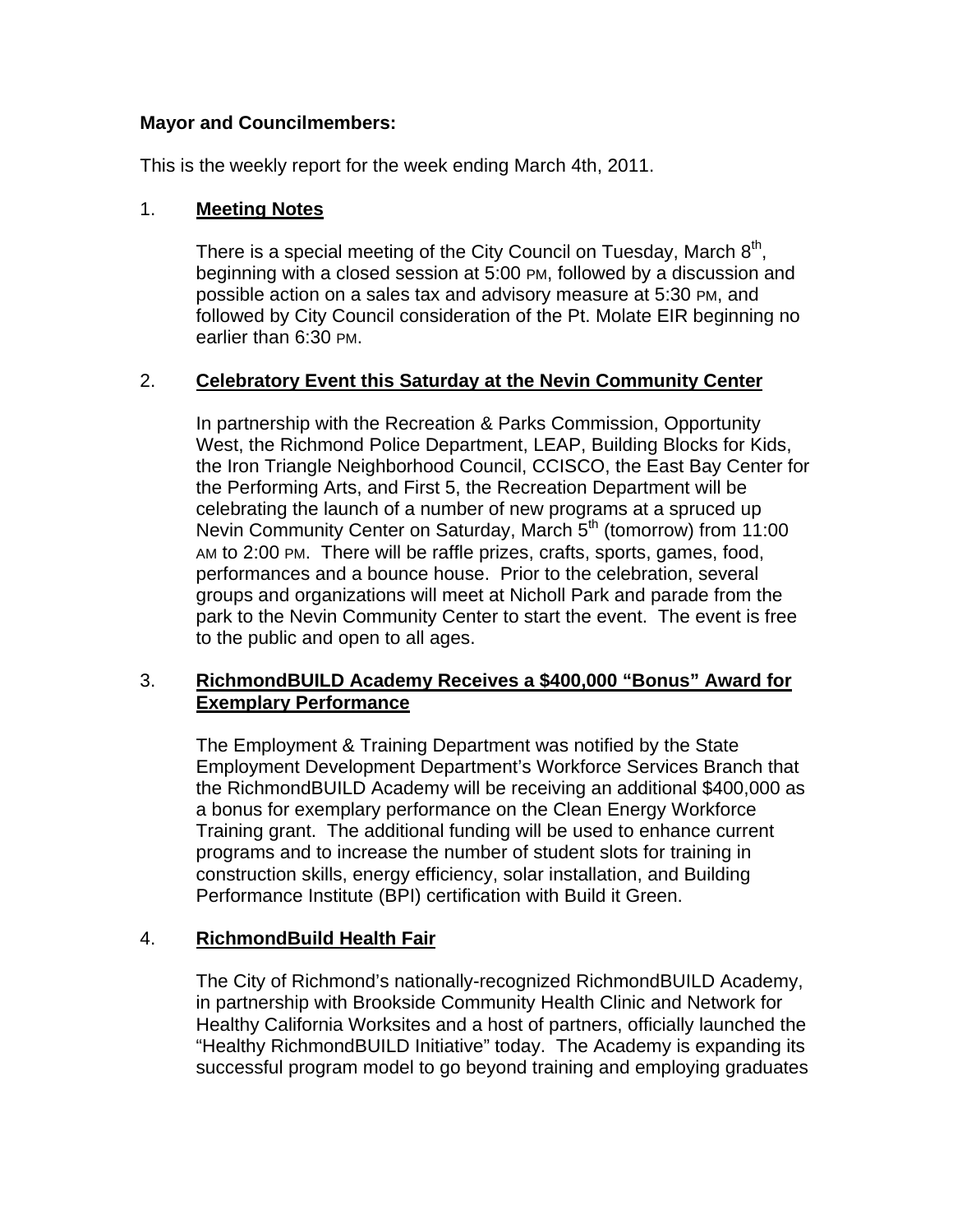to include addressing the health inequities that arise from the lack of resources, knowledge and opportunities.

The Friday event that launched this initiative was attended by such luminaries as California State Superintendent of Public Instruction Tom Torlakson, and Richmond City Councilmember, Dr. Jeff Ritterman. Approximately 100 RichmondBUILD and YouthBUILD participants received cholesterol screenings, body mass index ratings, diabetes screening, blood pressure checks, and a host of resources and materials provided by local agencies and non-profits. In addition three different food preparation and nutrition workshops were provided.

This resource fair and health screening will be offered to all participants in the RichmondBUILD Academies three times a year.

Community partners for the event included: Bay Area Green Tours, Brookside Community Health Clinic, Contra Costa College, Contra Costa Health Services, Eco-Village, State Employment Development Department, H.E.A.L, Gardener's Guild, LEAP, Opportunity West, Network for Healthy California, RD3 Enterprises LLC, Weigh of Life, Opportunity West, and the San Francisco Foundation.

State Superintendent of Public Instruction Tom Torlakson addresses RichmondBUILD/YouthBUILD participants



Photo by Ellen Gailing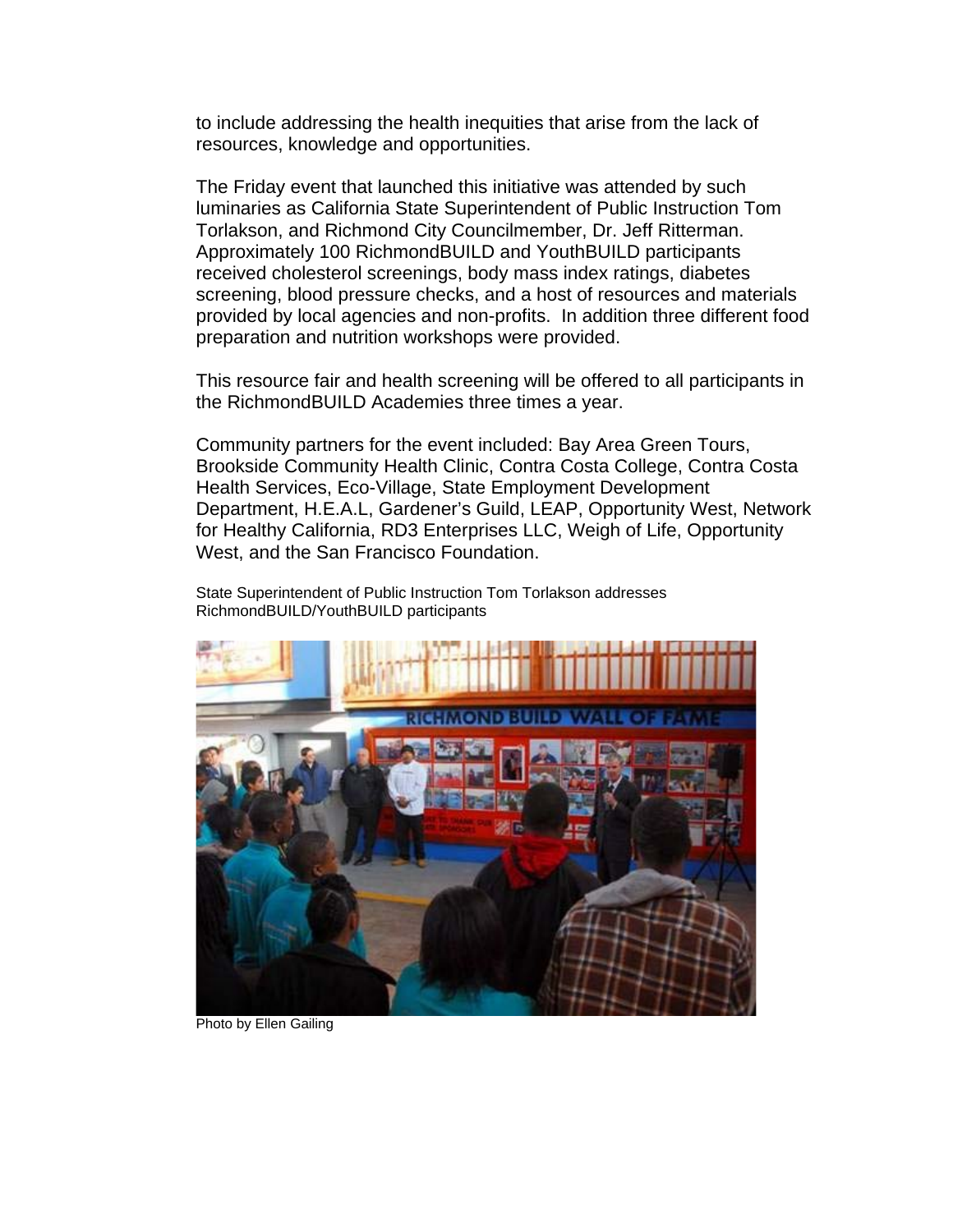## 5. **City Submits Response to Lawrence Berkeley National Lab RFQ**

On behalf of the Richmond community, and with the unanimous support of the Richmond City Council, the City Manager submitted today a community response to the Request for Qualifications for the second campus of the Lawrence Berkeley National Laboratory ("LBNL"). In that response, we believe that we made a strong case that the City of Richmond offers several outstanding locations for LNBL to continue its excellence in delivering solutions to complex problems of national significance, with its emphasis on energy efficiency and carbon reduction.

We understand that several property owners/managers are submitting responses to the RFQ for a second LBNL campus, and made it clear in the City's response that we support all such proposals in the context of the resolution approved by the City Council. In the absence of a specific developer to present the attributes of the Richmond Field Station ("RFS"), our response provided some conceptual guidance to decision makers who may be interested in understanding the exciting opportunity that the RFS site represents.

# 6. **Vice-Mayor Butt is Elected Alternate Representative to LAFCO**

At its meeting this past Thursday, representatives of the nineteen cities at the Contra Costa Mayors Conference voted to appoint Vice-Mayor Tom Butt as its alternate representative to the Local Agency Formation Commission (LAFCO).

# 7. **Office of Neighborhood Safety "Beyond Violence" Program Evaluation**

*Beyond Violence* is a program launched in 2010 by Richmond's Office of Neighborhood Safety in collaboration with John Muir Health's Trauma Department, Contra Costa Health Services (CCHS) and community based organizations. The program, which began in the City of Richmond, and is also being developed in the City of Antioch, identifies trauma patients between the ages of 14-25 who are victims of intentional injuries (e.g. knife assault, gunshot, assault) and reside in the cities of Richmond or Antioch. Identified patients are referred to a *Beyond Violence* Intervention Specialist (IS) from their community. The IS supports the injured patient and their family and friends in coping with the injury, and assists the patient with follow-up care and connects them to community resources to promote healthy choices and avoid street violence.

Recently, John Muir completed their 2010 year end evaluation of the effectiveness of the *Beyond Violence* program. In transmitting this evaluation, Aiyana Johnson, MSW, MPH, of the John Muir Health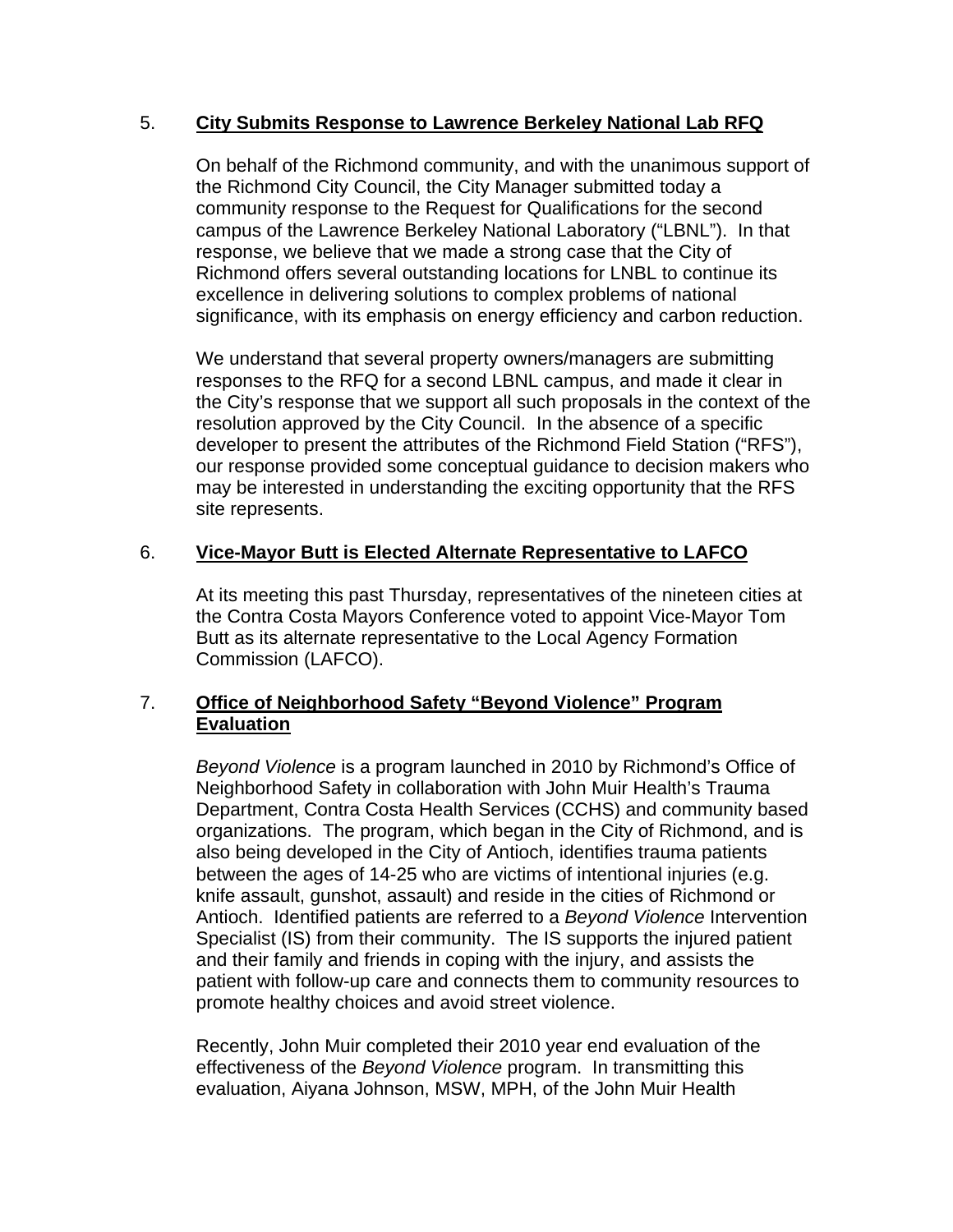Community Health Alliance, stated that, "Beyond Violence demonstrated extraordinary success in 2010. A total of 38 individuals were referred and participated. Together, the Office of Neighborhood Safety, The Williams Group and One Day at a Time connected with these individuals over 900 times through frequent check-ins, family interventions, school meetings, court appearances, etc. The services that were provided contributed to high levels of engagement and positive improvements in health status and behavior change."

Attached to this weekly report is the complete 2010 Year End Program Evaluation.

# 8. **Stormwater Program Updates**

On Saturday, February 26<sup>th</sup>, Engineering Services' Stormwater Division and Public Works' Parks Division conducted a volunteer creek maintenance project on Baxter Creek at Booker T. Anderson Park. The Watershed Project recruited high school students from Making Waves to participate and earn community service hours. They removed invasive plants and placed effective weed control using integrated pest management (IPM) practices. The recycled newspapers, cardboard, and tree trimming mulch provide an effective pesticide-free barrier that prevents weeds from returning and allows the California native plants on the top of creek banks to flourish. On Saturday, March  $26<sup>th</sup>$ , the Kiwanis clubs in the area will provide another volunteer opportunity at this same site on Baxter Creek. In addition to providing valuable work in this beautiful section of stream, participants learn IPM, to identify native and invasive plants, and creek restoration techniques.

## 9. **Recreation Highlights**

**Black History Celebration:** The Recreation Department hosted the annual City-wide Black History Celebration on Saturday, February 26<sup>th</sup>. Over 400 guests dined while watching "The Black List," followed by a singing performance from City of Richmond employee Jacqueline McBride, a history of Richmond discussion, presentation of the Civil Rights Flag by former Mayor Irma Anderson, an African dance and ballet from Art of Ballet in Richmond, demonstrations from the Yuan Ji class of the Richmond Senior Center, line dancing from the seniors of the Booker T. Anderson Community Center, and praise dancing from Divine Angelz of Praiz, Roland Byrd, Jr., and Nakita D. Thomas. There was also a fashion show featuring senior citizens and youth, in addition to an honoring of community members Lee Ester Lovingood, Mary Peace Head, Mildred Scott McConnell and the Martin Luther King Jr. Youth Advisory Group, all of whom have made positive contributions to the City of Richmond.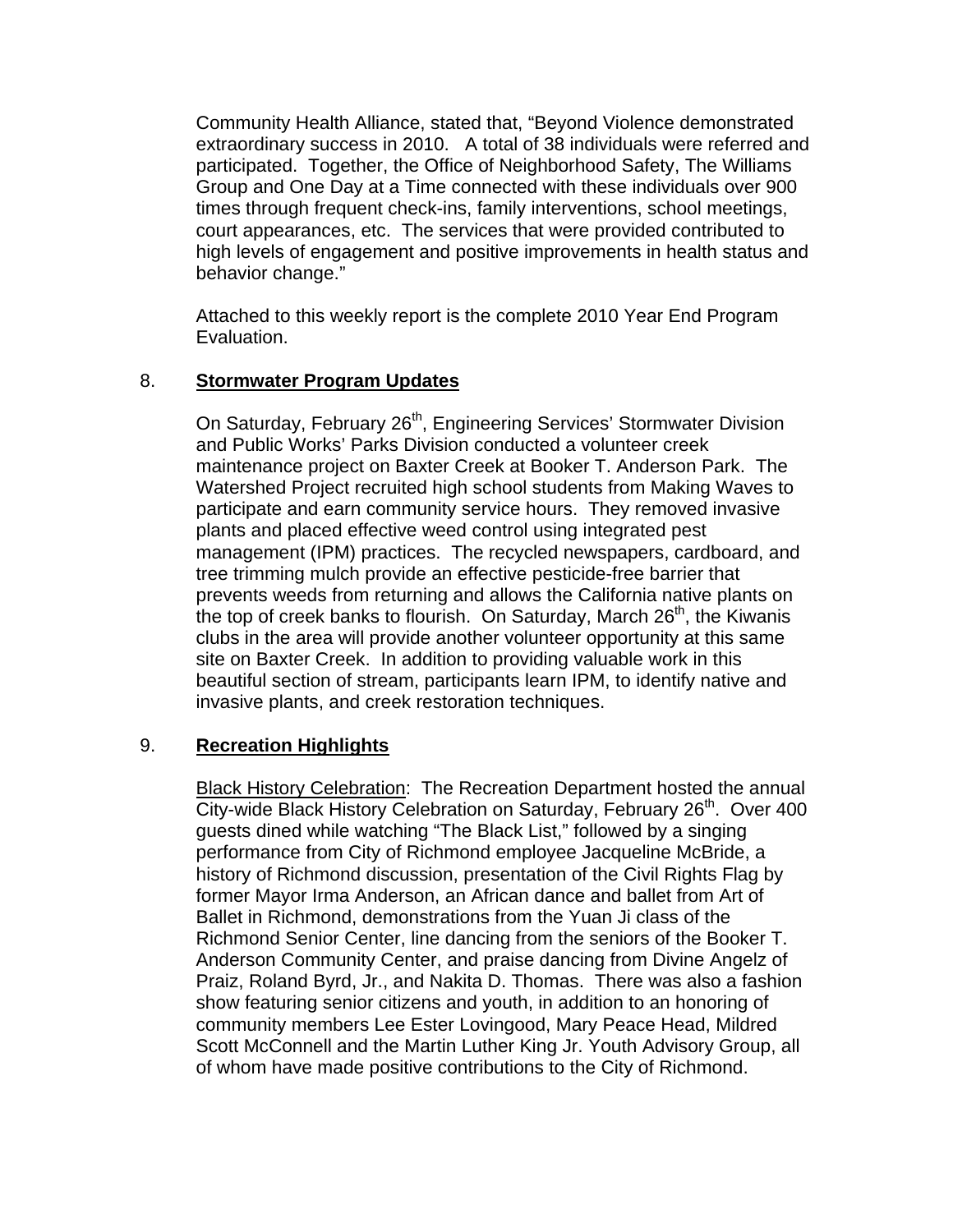Winter Break: The Shields Reid Community Center hosted youth, ages 6 to 11, from the North Richmond area, during winter break recess, from February  $22^{nd}$  to the  $25<sup>th</sup>$ . Participants spent the week working on arts and crafts, swimming at the Plunge, playing games, and attending the snow tubing trip where the Youth Activities Section escorted 29 youth, ages 9 to17, to Boreal Snow and Ski Resort on Thursday, February 24<sup>th</sup>.

## 10. **Engineering Services Capital Improvement Project Updates**

Martin Luther King Jr. Park: The green synthetic turf started rolling out this week at the Martin Luther King Jr. Park signifying a major milestone in its construction. It will take another couple of weeks to complete this phase of the work. Next week, the restroom building will be installed and the field lights will go up. All of this work is focused on completion by the end of April.

Quiet Zone West 5 (Port Honda): Engineering staff continues to work on the vacation of  $4<sup>th</sup>$  Street. The site map and legal description is complete. Approval of the street vacation resolution is scheduled for the March  $15<sup>th</sup>$ City Council meeting. Notifications have been sent to all utility owners.

# 11. **Public Works Updates**

### Facilities:

The carpenters and utility worker crews have completed all preparations for Saturday's celebration at the Nevin Community Center.

The Utility Division will be preparing to pressure wash Civic Center Plaza and clean the windows at the Art Center and Auditorium.

The stationary engineers have been working on the heating units and furnaces at the Richmond Art and Richmond Recreation Centers, and have ordered a new unit for the Art Center.

Painters have been repainting portions of the Richmond Recreation Center.

### Electrical:

The electricians have been working on repairing the lighting at the Richmond Auditorium and on the replacement of the Civic Center sign. They have also been working with PG&E on the series lighting re-lamp project and will start the disconnections to replace lamps on Monday, March 7<sup>th</sup> (weather permitting). The first areas scheduled for lamp replacement are around the John F. Kennedy Park/Park Plaza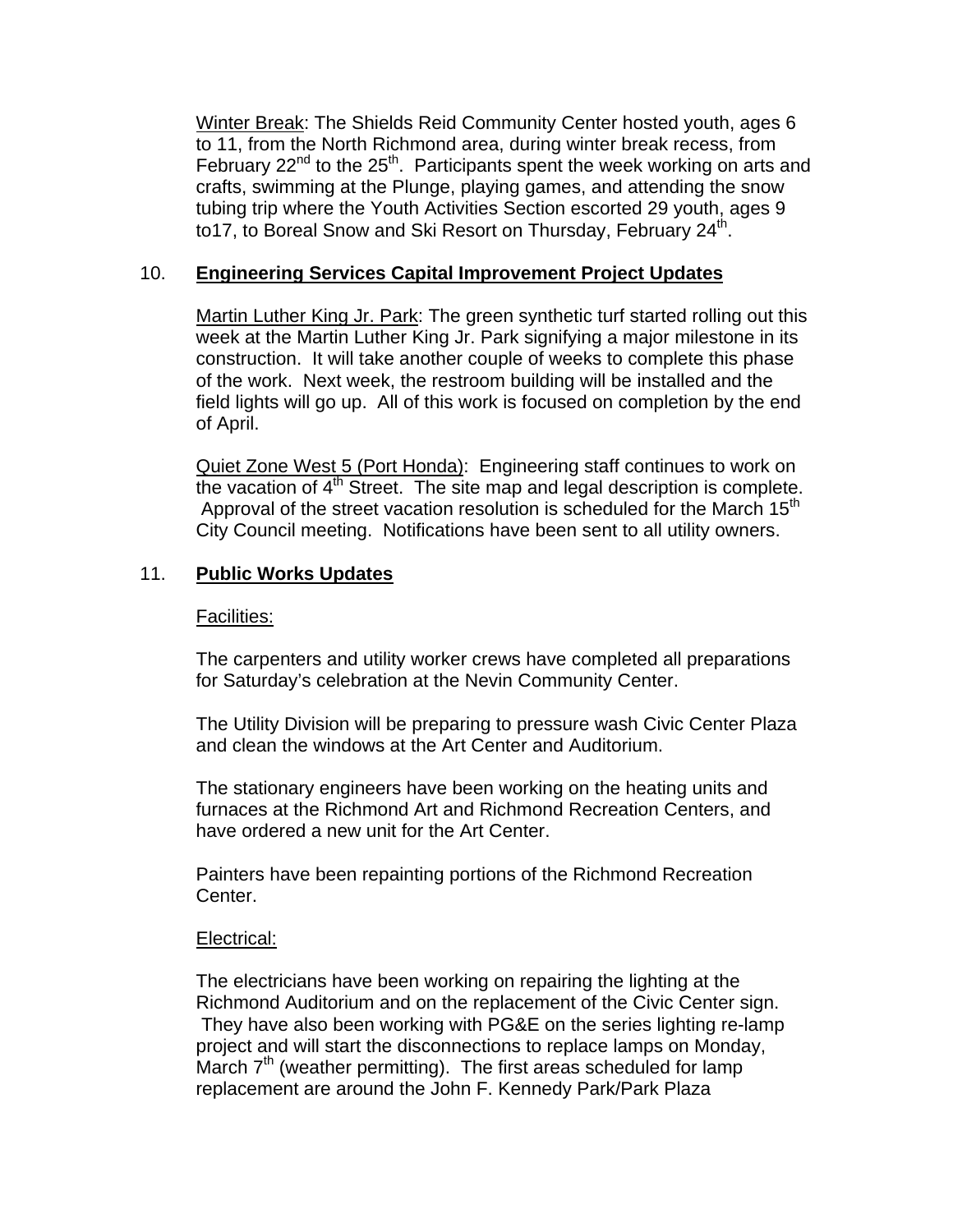neighborhood, Overend Avenue and path, Reece Court and path, Taft Avenue and path, Wall Avenue, South 39<sup>th</sup>, South 41<sup>st</sup>, South 42<sup>nd</sup>, South 45<sup>th</sup>, South 46<sup>th</sup>, South 47<sup>th</sup>, South 49<sup>th</sup>, and South 50<sup>th</sup> Streets.

### Parks:

Parks crews repaired irrigation on the East Macdonald medians and prepared ball fields at all City parks, as they opened on March 1<sup>st</sup>. The tree crew trimmed 14 trees and removed 2 large trees. Next week, crews will be continuing with planting and irrigation work on Carlson Boulevard, weed abatement in the Hilltop Business District, as well as general maintenance throughout the City.

### Streets:

The weather prevented crews from paving this week, but crews worked from the pothole list, patching various locations throughout the City. Staff was also on "storm patrol" where they tried to prevent flooding by clearing drains in various areas that Veolia may not have been able to service. Next week, crews will continue to work on potholes, and if weather permits, will begin with dig-outs on Burlingame Avenue to Santa Clara Avenue.

*Feel free to contact me if you have any questions or comments about these or any other items of interest to you.* 

# *Have a great week!*

*You can sign up to receive the City Manager's weekly report and other information from the City of Richmond by visiting:* 

[www.ci.richmond.ca.us/list.aspx](http://www.ci.richmond.ca.us/list.aspx)

*Bill Lindsay City Manager City of Richmond 450 Civic Center Plaza Richmond, California 94804-1630 Phone: 510-620-65 21 Fax: 510-620-6542 E-mail: [bill\\_lindsay@ci.richmond.ca.us](mailto:bill_lindsay@ci.richmond.ca.us)*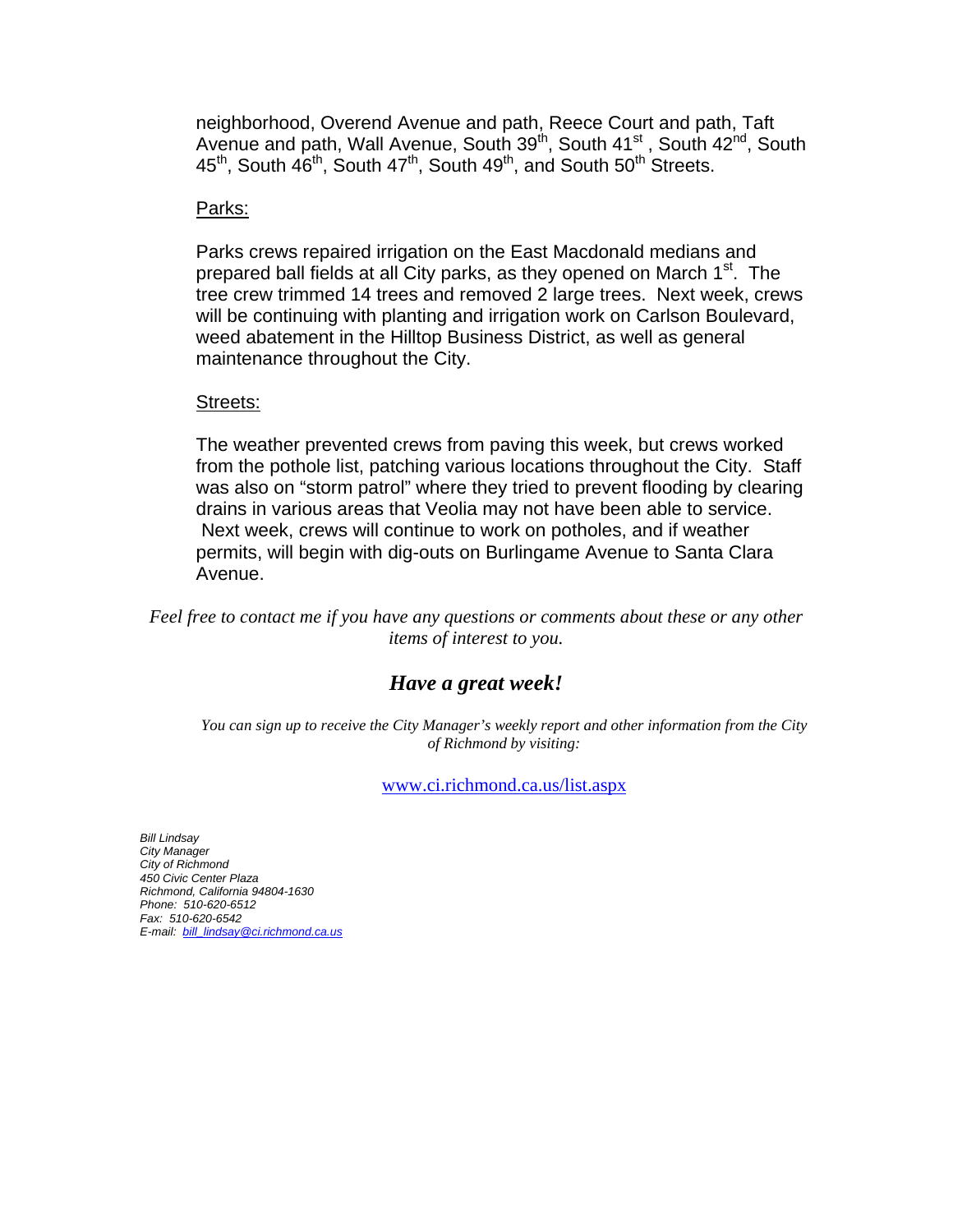

# **2010 Community Benefit Year-End Program Evaluation**

Beyond Violence

### **I. PROGRAM INFORMATION**

| <b>Program Manager:</b>   | Kacey Hansen  | <b>Entity/Location:</b>                        | Trauma                     |
|---------------------------|---------------|------------------------------------------------|----------------------------|
| <b>Evaluation Period:</b> | 2010          | <b>Annual Budget:</b>                          |                            |
| <b>Program Year:</b>      | Planning Year | $\boxtimes$ New Program (1 <sup>st</sup> year) | Ongoing Program (2+ years) |

#### **A. Program Description**

Beyond Violence is a program launched in 2010 in the cities of Richmond and being developed in the city of Antioch with the collaboration of John Muir Health's Trauma Department, Contra Costa Health Services (CCHS) and community based organizations. The program identifies trauma patients between the ages of 14-25 whop are victims of intentional injuries (e.g. knife assault, gunshot, assault) and reside in the cities of Antioch or Richmond. Identified patients are referred to a Beyond Violence Intervention Specialist (IS) from their community. The IS supports the injured patient and their family and friends cope with the injury, and assists the patient with follow-up care and connects them to community resources to promote healthy choices and avoid street violence.

#### **B. Program Goal**

To reduce recidivism and retaliation in Contra Costa County, specifically in Richmond and Antioch

#### **C. Program Objectives**

- 1. By March 2010, the Beyond Violence pilot in Antioch will be implemented
- 2. In 2010, JMH social workers will obtain signed consents from 80% of eligible patients
- 3. In 2010, Interventionists will obtain signed consents from 60% of referred patients
- 4. In 2010, 70% of clients will remain engaged in the program for at least 6 months
- 5. In 2010, 90% of clients will still be alive after 12 months
- 6. In 2010, 70% of clients will not have been involved in a criminal incident within 12 months of beginning the Beyond Violence program

### **II. VULNERABLE POPULATION CRITERIA**

#### **A. Describe the target population**

Intentional injury victims ages 14-25 and their families in the cities of Richmond and Antioch

|             | B. Barriers to Care (check all that apply)           |             |                             |                        |                                            |  |  |  |  |
|-------------|------------------------------------------------------|-------------|-----------------------------|------------------------|--------------------------------------------|--|--|--|--|
| $\boxtimes$ | Racial/Cultural                                      | $\boxtimes$ | Low Income                  | X                      | Uninsured/Underinsured                     |  |  |  |  |
|             | <b>Frail Elderly</b>                                 |             | Language                    |                        | Lack of Transportation                     |  |  |  |  |
|             | Social Isolation                                     |             | Mentally III                | ⊠                      | Limited Voice (e.g. kids, disabled)        |  |  |  |  |
|             | Undocumented                                         | $\boxtimes$ | Other (please specify)      | <b>Street Violence</b> |                                            |  |  |  |  |
| C.          | Social Determinants of Health (check all that apply) |             |                             |                        |                                            |  |  |  |  |
|             | Education                                            |             | <b>Physical Environment</b> |                        | <b>Employment &amp; Working Conditions</b> |  |  |  |  |
|             | Gender                                               |             | Income & Social Status      | $\boxtimes$            | Personal Behavior & Coping Skills          |  |  |  |  |
| $\boxtimes$ | Culture                                              | ⊠           | <b>Health Services</b>      | ⋉                      | <b>Social Support Networks</b>             |  |  |  |  |
|             |                                                      |             |                             |                        |                                            |  |  |  |  |

### **III. PARTNERSHIP CRITERIA**

#### **A. Describe the role of JMH**

JMH receives trauma patients and refers intentional injury victims to Intervention Specialists.

### **B. What JMH skills and expertise does this program relate to?**

Beyond Violence uses the capacity of the JMH trauma and social services department to identify eligible patients and refer them to Intervention Specialists.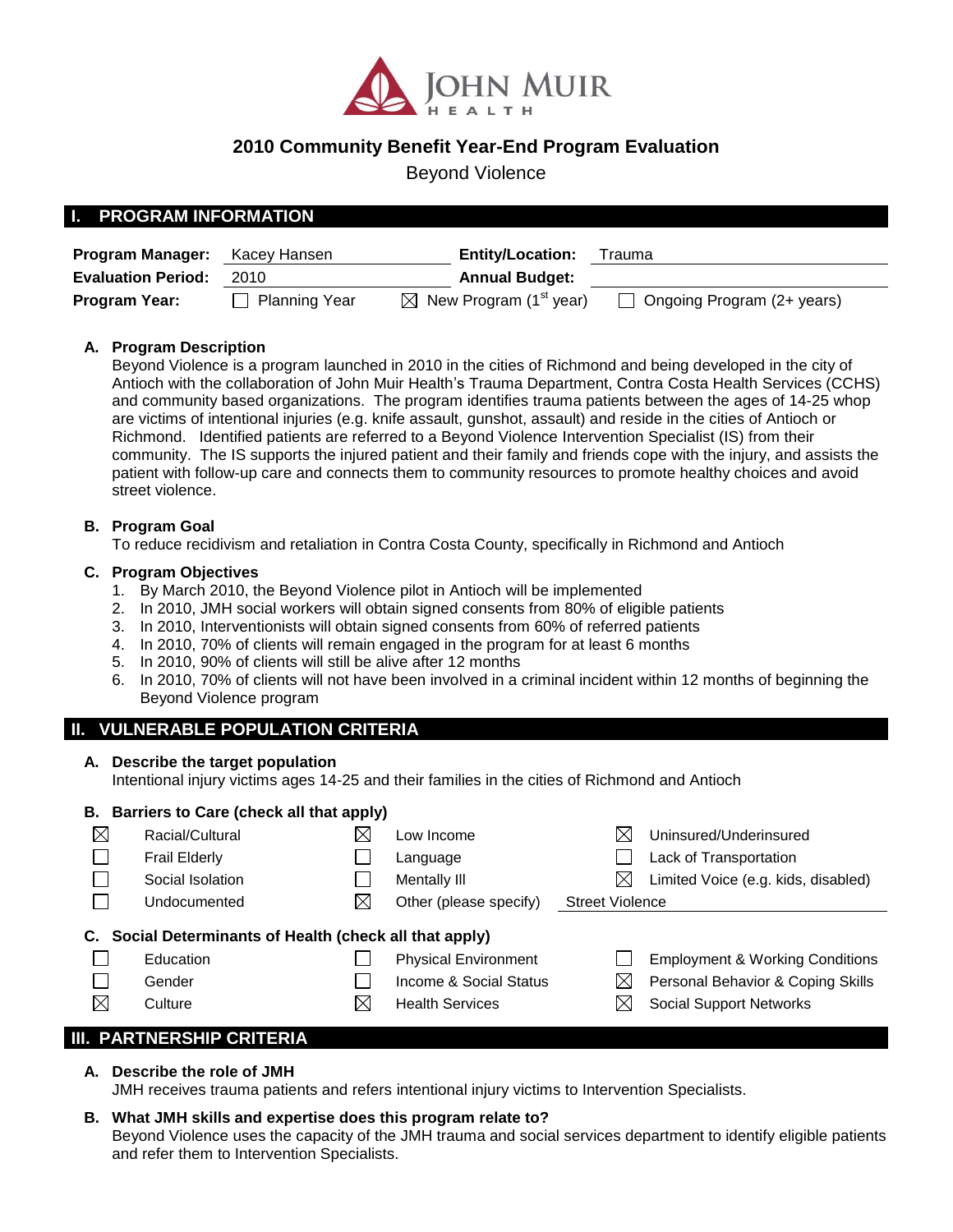- **C. Please list and describe the roles of partnerships with existing community-based organizations** The following partnerships with local cities and health organizations have been developed.
	- *City of Richmond Office of Neighborhood Safety* provides intervention specialists and support services to  $\bullet$ patients and families on reentry to home environment.
	- $\bullet$ *Contra Costa Health Services* is a referral partner and accepts referred patients and provides them with needed services.
	- *One Day at a Time* provides intervention specialists and support services to patients and families on  $\bullet$ reentry to home environment.
	- *Williams Group* provides intervention specialists and support services to patients and families on reentry to home environment.
	- $\bullet$ *Youth Intervention Network* is a referral partner and accepts referred patients and provides them with family mediation and case management.
- **D. Please list and describe the roles of new or potential partnerships with community-based organizations**

### **IV. IMPACT CRITERIA**

### **A. How Much Did You Do?**

Objective 1: By March 2010, the Beyond Violence pilot in Antioch will be implemented

As of February 2010, all contracted One Day at a Time (ODAT) and The Williams Group (TWG) staff had completed the appropriate hospital orientation for contractors (e.g. background check, TB tests, etc.) and a service agreement between ODAT and TWG and JMH had been signed. *The protocols have been put into position and the program officially began in March 2010.* 

Objective 2: In 2010, JMH social workers will obtain signed consents from 80% of eligible patients

#### **Beyond Violence Eligibility**

| <b>GENERAL CRITERIA</b> | •Between the ages of 14-25<br>• Victim of intentional injury                                                                                                         |                                                                                       |
|-------------------------|----------------------------------------------------------------------------------------------------------------------------------------------------------------------|---------------------------------------------------------------------------------------|
| <b>RICHMOND PILOT</b>   | • Victim of a gunshot<br>•Resides in the City of Richmond                                                                                                            |                                                                                       |
| <b>ANTIOCH PILOT</b>    | • Victim of a gunshot, knife assault or assault<br>• Location of injury must be in the City of Antioch<br><b>.</b> Enrolled in school in the Antioch School District | August 2010: case by<br>case review of location<br>of injury and school<br>enrollment |

Between January and December 2010, a total of *41 patients were identified* by JMH staff as eligible for the Beyond Violence program. June had the largest number of referrals (9 referrals); consistent with research stating that the violence rate typically increases when the weather becomes warmer.

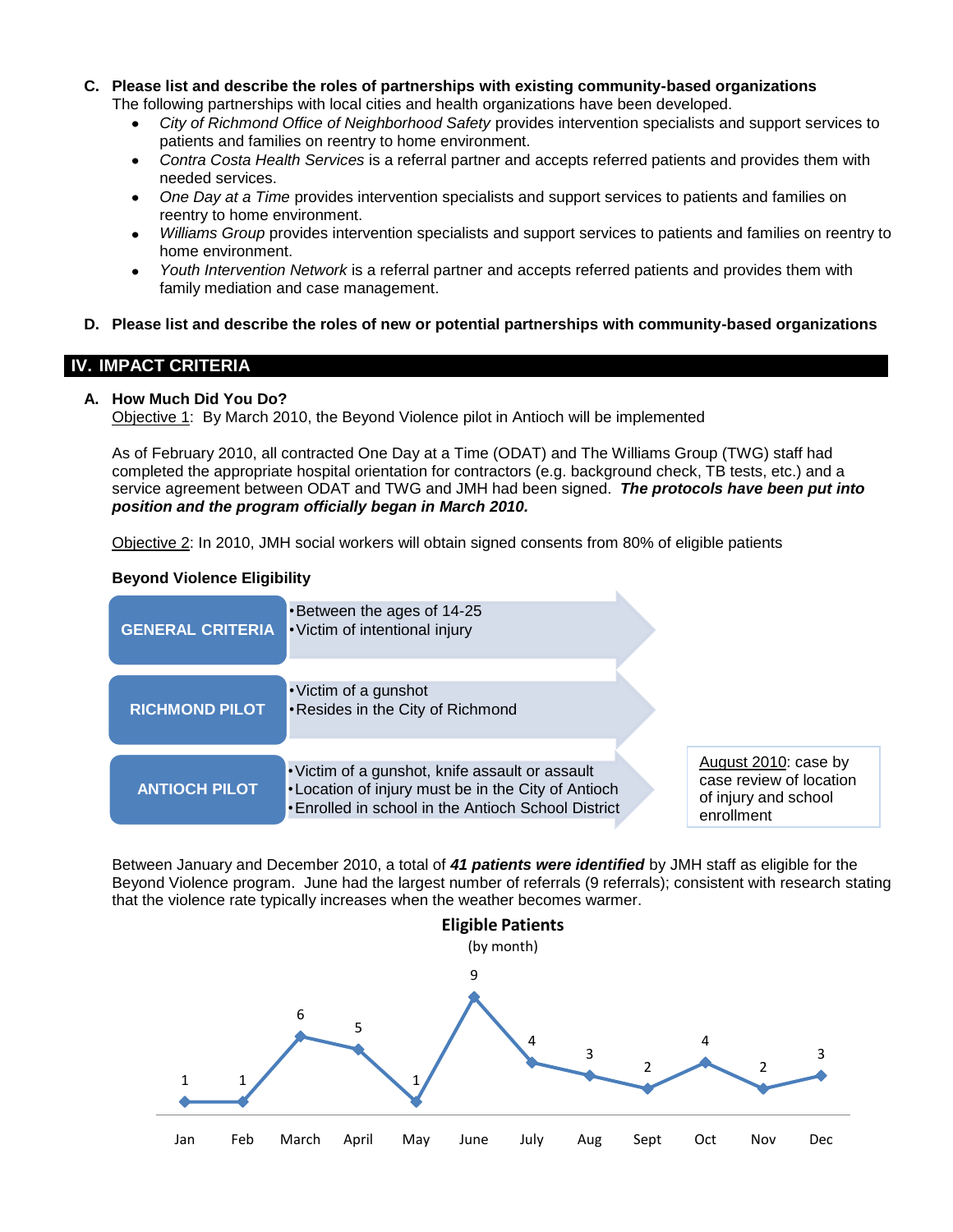#### **Consent Received by JMH Social Workers** In 2010, *John Muir Health Social Workers obtained consents from 93% of eligible patients.*



The 2 of the 3 refusals to consent were patients who were 21 years of age or older. The inclusion of the 21-25 year old population in the eligibility criteria presents a challenge as this population is harder to engage because they are less likely to have familial connections and support.

The other refusal was from a patient who was moving to another city outside of Contra Costa County.

#### **Referrals to Beyond Violence**

After identifying eligible patients and obtaining consent, *JMH Social Workers referred a total of 38 patients* to the Beyond Violence program in 2010.



The 38 patients with obtained consents were referred to either the Richmond or Antioch pilot depending on the location of the intentional injury and the residence of the victim. *The majority of patients (66%) were referred to the Richmond pilot.* 

When patients are referred to a pilot, they are connected with Interventionists from community based organizations.

All patients referred to the Richmond Pilot work with Interventionists from the Office of Neighborhood Safety (ONS). Patients referred to the Antioch Pilot work with Interventionists from One Day At A Time (ODAT) if the patient is between the ages of 14-18, or The Williams Group (TWG) if the patient is between the ages of 19-25



#### **Client Volume and Contacts**

The 38 patient referrals were referred to interventionists from the following organizations: Office of Neighborhood Safety (ONS), One Day At A Time (ODAT), and The Williams Group (TWG)



ONS had the largest number of clients (24), followed by The Williams Group (10), and ODAT (4). ODAT had a smaller client load because there were fewer 14-18 year old victims of intentional violence.



"Client contacts" refers to the number of times an Interventionist connected with the client via a phone check-in, one on one meeting, family meeting, etc.

ONS ODAT TWG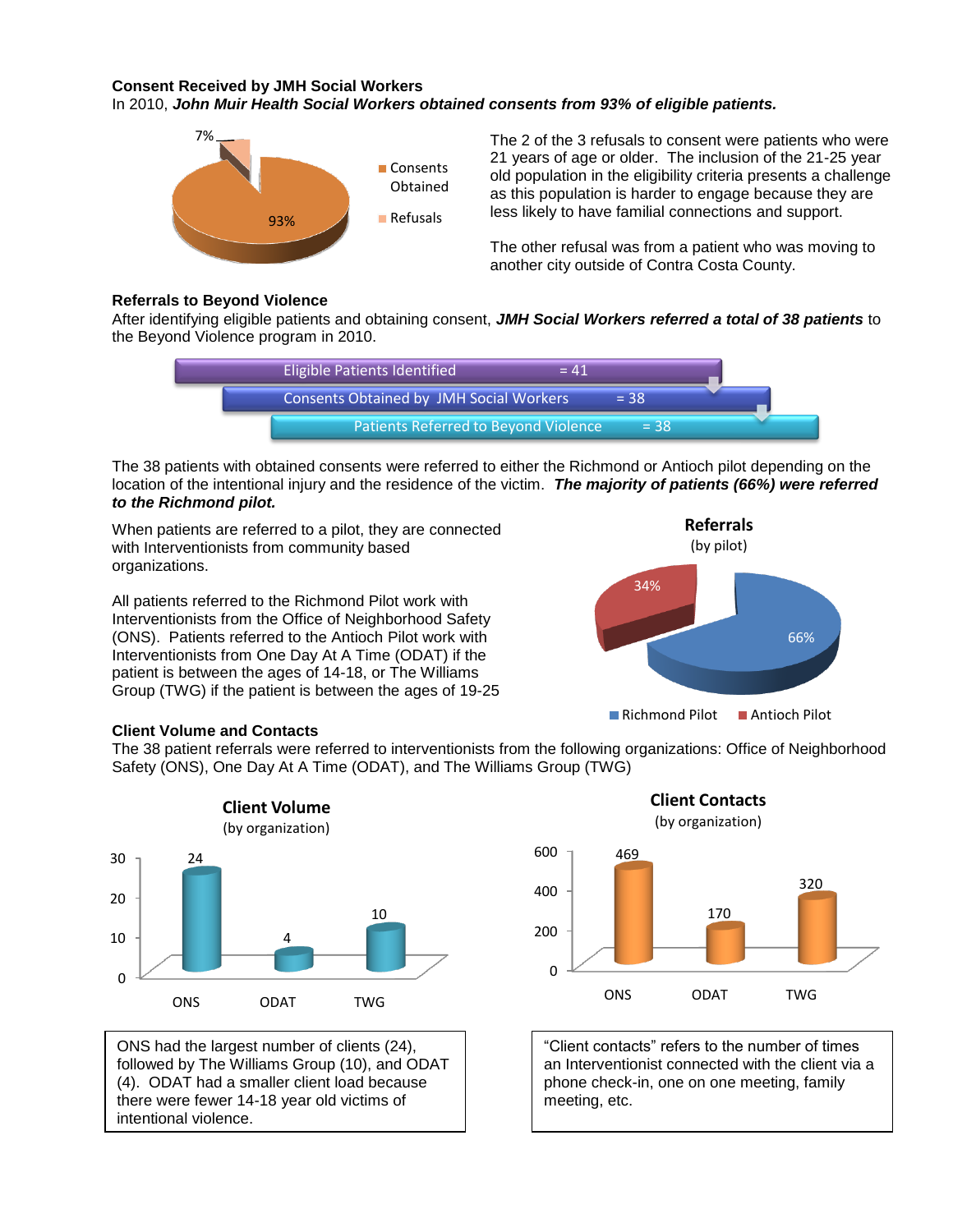#### **B. How Well Did You Do It?**

Objective 3: In 2010, Interventionists will obtain signed consents from 60% of referred patients

#### **Consents Received by Beyond Violence Interventionists**

After consent is obtained by the social worker a referral is issued to Beyond Violence and an interventionist visits the patient to establish a relationship and introduce the Beyond Violence program. The Interventionists obtains consent from the patient to participate in Beyond Violence. *The combined consent rate for both the Richmond and Antioch pilot was 100%, exceeding the objective.*



The interventionists attribute their success in obtaining consents to their ability to relate to the clients and familiarity with the communities. Both Richmond and Antioch Interventionists share that the relationship with the client begins at the bedside by expressing empathy and demonstrating genuine care and respect for the client, their family, and neighborhood. The Interventionists in both pilots have a strong presence in the community and are known by many community members. This adds an element of trust that allows the client to be more receptive to a program like Beyond Violence.

Objective 4: In 2010, 70% of clients will remain engaged in the program for at least 6 months

#### **Client Engagement**

Follow-up is conducted every 3, 6 and 12 months from the referral date to assess if the clients remain engaged. Client engagement begins at the first initial contact upon providing consent. Engagement continues when the client does the following:

- Responsive to the Interventionists' phone calls and text messages
- Attends scheduled meetings  $\bullet$
- Makes an effort and/or progress toward individualized goals

**3 Month Follow-up: Client Engagement**

Follows-up and/or attends programs, events or activities recommended by the Interventionists.



Please note: 12 month follow-up data was not available for any clients because both pilots did not receive their first referral until the beginning of 2010.

### **6 Month Follow-up: Client Engagement**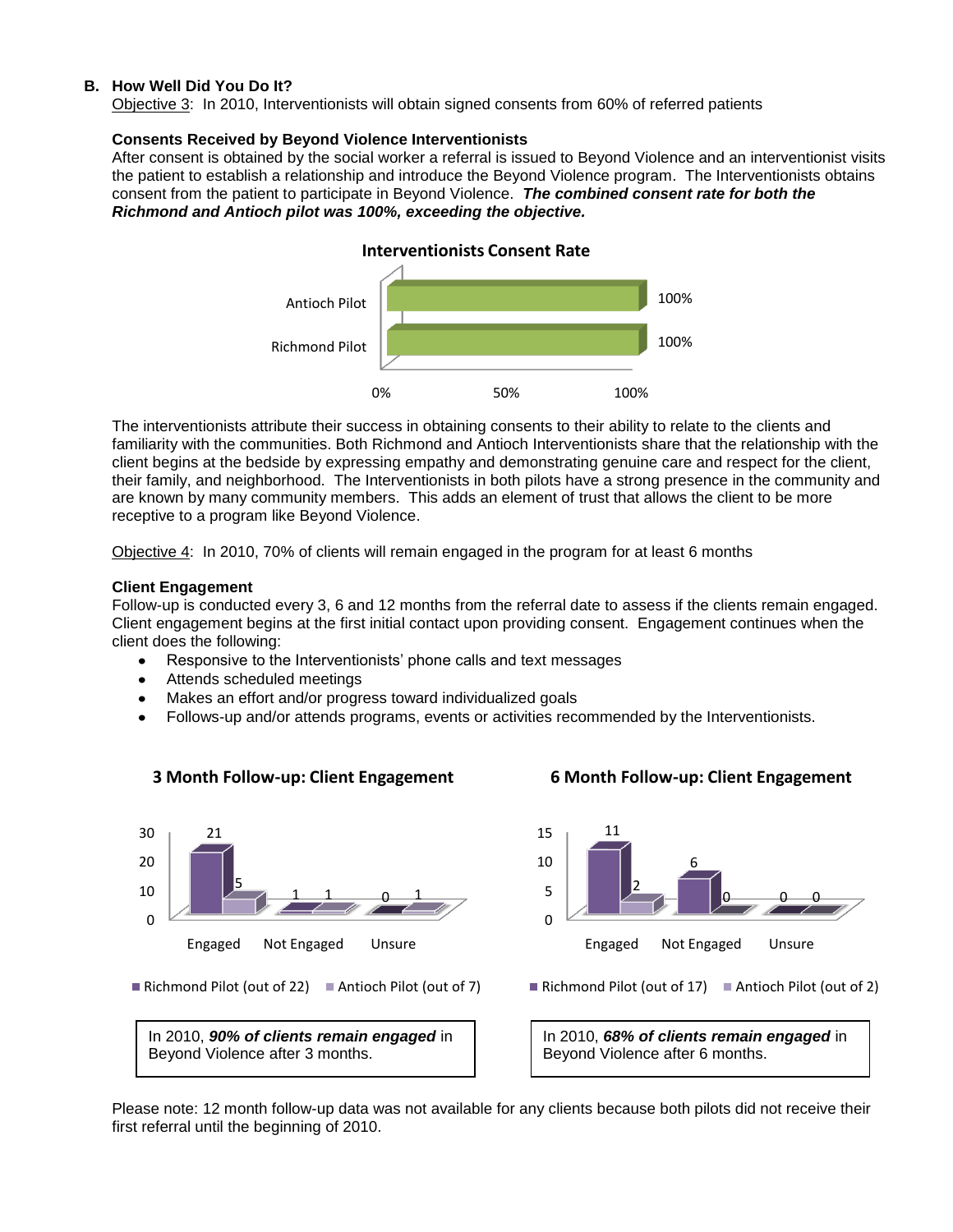#### **C. Is Anyone Better Off?**

Objective 5: In 2010, 90% of clients will still be alive after 12 months

#### **Health Status of Client**

Follow-up is conducted every 3, 6 and 12 months from the referral date to assess if the clients are alive and have avoided reinjury.

- 3 Month Follow-Up: Out of the 26 engaged clients from both pilots, *100% remain alive and avoided reinjury after 3 months.*
- 6 Month Follow-Up: Out of the 13 engaged clients from both pilots, *100% remain alive and avoided reinjury after 6 months.*



Note: Data only reported on engaged clients

Objective 6: In 2010, 70% of clients will not have been involved in a criminal incident within 12 months of beginning the Beyond Violence program

#### **Behavior Change**

*incident*.

Follow-up is conducted every 3, 6 and 12 months from the referral date to assess if the clients have been involved in a criminal incident.





Interventionists report that the key to facilitating change is connecting with the client, providing a consistent source of support, and encouraging involvement in positive alternate activities. The consistency and authenticity of the Interventionists has been critically important in forging a trusting relationship where the client feels comfortable reaching out for help. The client-interventionist relationship is complimented with intensive wraparound services that provide clients with resources to meet their immediate needs (e.g. food, housing, employment, etc) as well as a supportive network of peers and adults that promote positive lifestyles and the development of decision-making skills. The interventionists also encourage client involvement in positive recreational/social activities that provide alternatives to situations that could potentially put the client at risk for reinjury, re-entry or death. Another source of support in keeping these clients alive and clear of criminal incidents are the street engagement/outreach teams that are deployed to the neighborhoods where the incidents occurred. These teams mitigate conflicts and prevent further escalation of violence.

### **Success Stories**

### Stopping the Cycle of Violence – Richmond Pilot

*JR is a 25 year old African American male who suffered several gunshot wounds to the neck and head area. Prognosis for his survival when shooting first occurred appeared extremely bleak, but due to the excellent care he received at JMH and a strong supportive family he survived. JR has been connected to in-home therapy sessions and the ONS Interventionist is a constant source of encouragement. JR asked the ONS Interventionist to work intensively with his younger brother whom he feared would befall injury or become a perpetuator of violence in retaliation of what happened to JR. The ONS Interventionist immediately began engaging JR's younger brother who is now involved in another ONS program. Both JR and his brother have not been involved in any retaliation and JR continues to consistently improve.*